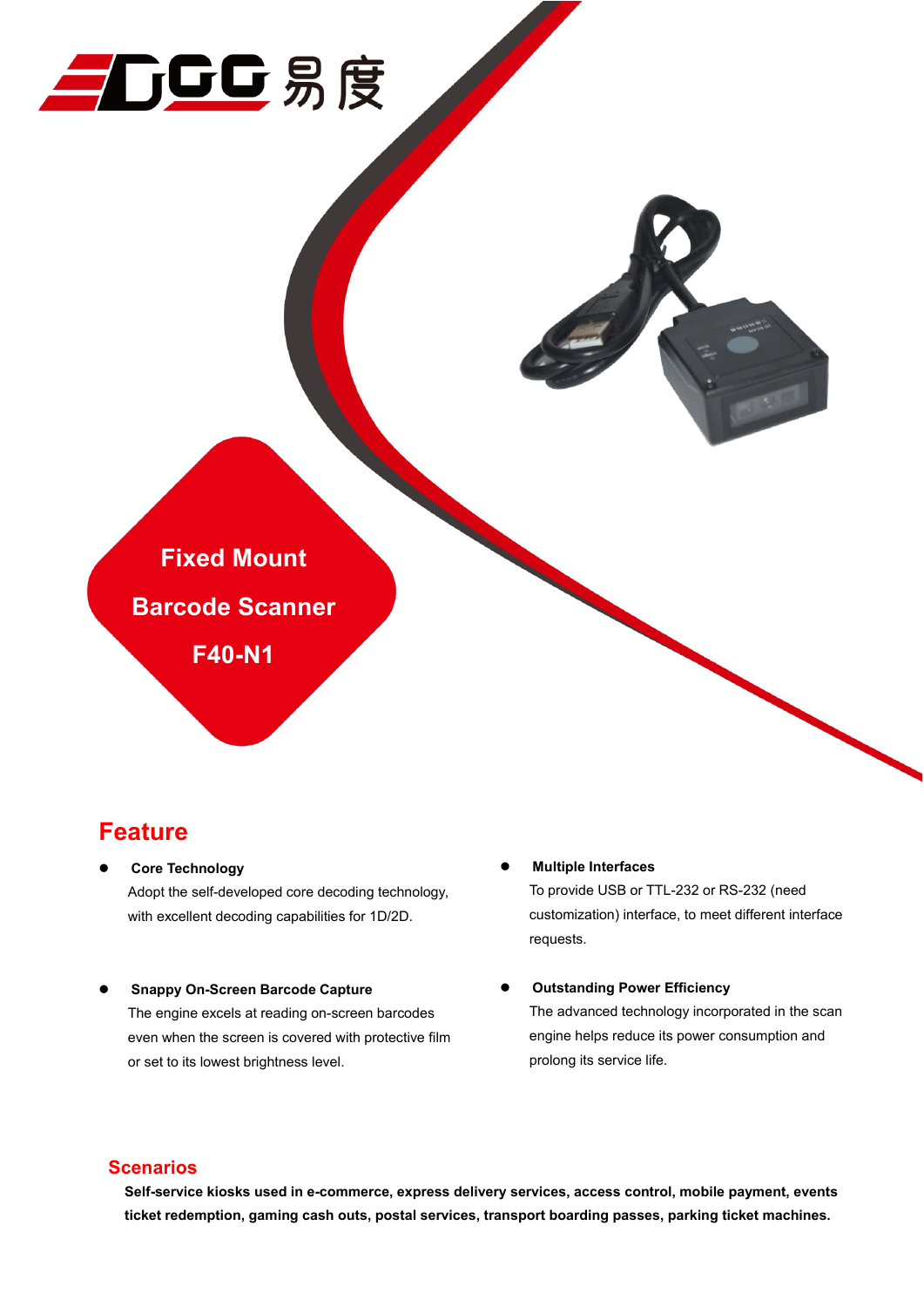# **F40-N1/Fixed Mount Barcode Scanner**

| Performance                | Image Sensor                 |                     | 640*480 CMOS                                                                |
|----------------------------|------------------------------|---------------------|-----------------------------------------------------------------------------|
|                            | <b>Illumination focus</b>    |                     | White LED                                                                   |
|                            |                              |                     | Red 625nm                                                                   |
|                            | Symbologies                  | 2D                  | PDF417、QR Code (QR1/2, Micro)、Data Matrix (ECC200,                          |
|                            |                              |                     | ECC000, 050, 080, 100, 140)                                                 |
|                            |                              | 1D                  | Code128, UCC/EAN-128, AIM128, EAN-8, EAN-13,                                |
|                            |                              |                     | ISBN/ISSN, UPC-E, UPC-A, Interleaved 2 of 5, ITF-6,                         |
|                            |                              |                     | ITF-4, Standard 25, Codabar, Industrial 25, Code39, Code                    |
|                            |                              |                     | 93, Code 11, Plessey, MSI-Plessey, GS1-DataBarTM(RSS)                       |
|                            |                              |                     | (RSS-14, RSS-Limited, RSS-Expand), Matrix 2 of 5                            |
|                            | Scanning Precision*          |                     | $\geq 3$ mil                                                                |
|                            | Scanning depth of field*     | EAN13 (13mil)       | 60-350mm(Typical)                                                           |
|                            |                              | PDF417 (6.7mil)     | 50-125mm                                                                    |
|                            |                              | Code39 (5mil)       | 40-150mm                                                                    |
|                            |                              | Data Matrix (10mil) | 45-120mm                                                                    |
|                            |                              | QR Code (15mil)     | 30-170mm                                                                    |
|                            | Symbol contrast*             |                     | ≥20% (Code 128)                                                             |
|                            | Scanning sensitivity**       |                     | Pitch: ±60°; Roll: 360°; Skew: ±60°                                         |
| <b>Mechanic/electrical</b> | Communication                |                     | USB 、TTL232、RS232(Optional)                                                 |
|                            | Size(mm)                     |                     | 41.4(W)×50.0(D)×22.2(H) (max)                                               |
|                            | Weight                       |                     | 70g                                                                         |
|                            | <b>Operating Votage</b>      |                     | 5.0 VDC±5%                                                                  |
|                            | Current                      | Operating           | 116mA                                                                       |
|                            |                              | Standby             | 7mA                                                                         |
| Environmental              | <b>Operating Temperature</b> |                     | $-20^{\circ}\text{C} \rightarrow +55^{\circ}\text{C}$                       |
|                            | <b>Storage Temperature</b>   |                     | -40 $^{\circ}$ C ~+70 $^{\circ}$ C                                          |
|                            | Humidity                     |                     | 5%~95% (No condensing)                                                      |
|                            | Lightness                    |                     | 0~100,000LUX                                                                |
| <b>Certifications</b>      |                              |                     | FCC Part15 Class B, CE EMC Class B, RoHS2.0,                                |
|                            |                              |                     | IEC62471                                                                    |
| <b>Accessories</b>         | Development board            |                     | Development board has trigger key and beeper with<br>RS-232 and USB output. |
|                            | Data cable                   | <b>USB</b>          | USB cable connects development board and information                        |
|                            |                              |                     | receiving host                                                              |
|                            |                              |                     |                                                                             |

Testing distance=(minimum depth of field + maximum depth of field)/2; environment temperature=23℃; environment illumination=300 LUX white bulb LED, 2D: QR CODE; 10 Bytes; minimum width of barcode's empty space =15 mil; PCS=0.8;

\*Specification changes without previous notification

V1.0